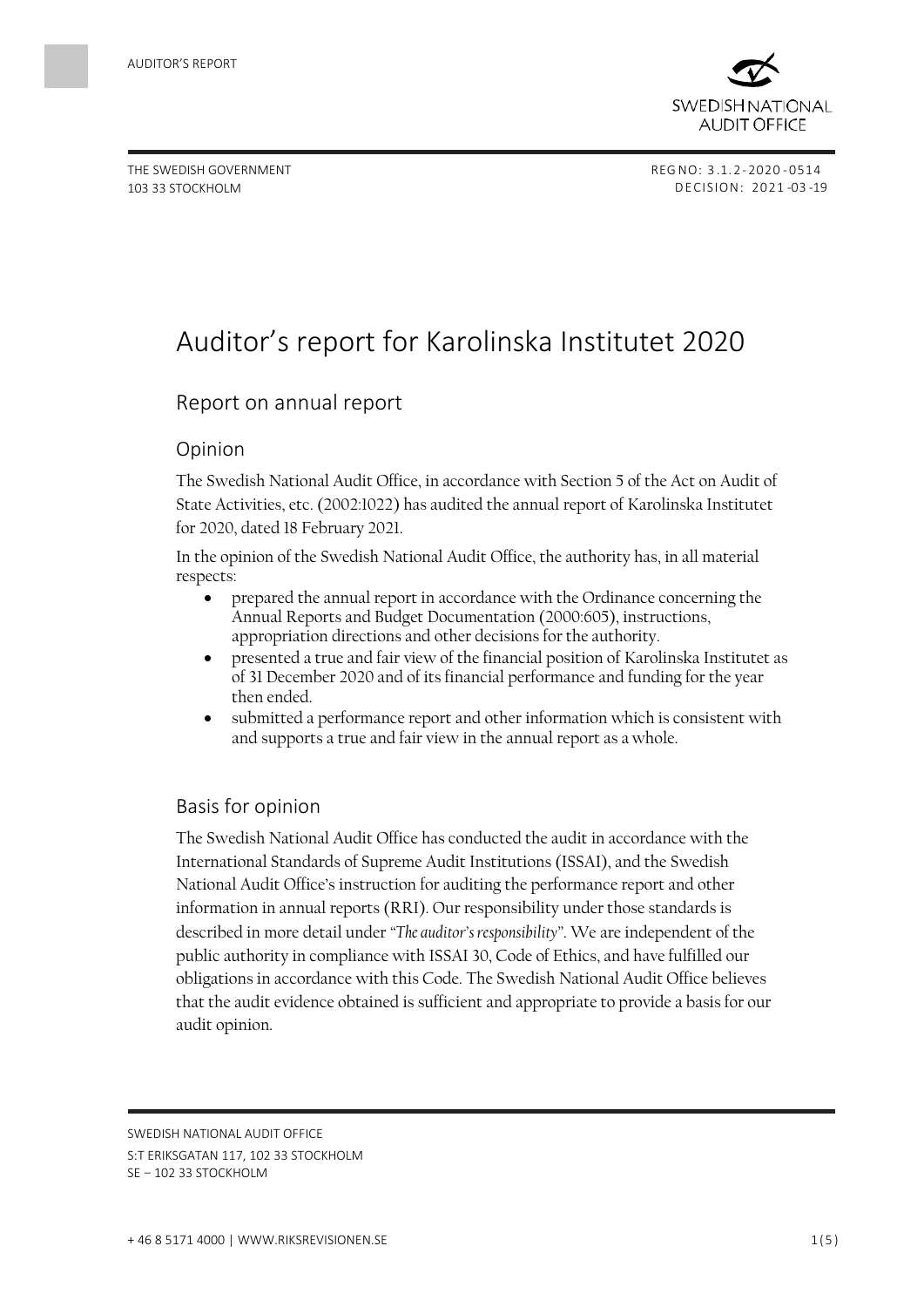REG NO: 3.1.2-2020 - 0514 DECISION: 2 021 -03 -19

# The management's responsibility for the annual report

The management is responsible for the preparation of an annual report that gives a true and fair view in accordance with the Ordinance concerning the Annual Reports and Budget Documentation (2000:605) and in accordance with instructions, government appropriation directions and other decisions for the authority. The management is also responsible for such internal control as management determines is necessary to enable the preparation of an annual report free from material misstatements, whether due to fraud or error.

When preparing the annual report, management is responsible for assessing the authority's ability to continue as a going concern. They disclose, as applicable, matters related to going concern and using the going concern basis of accounting, unless there are special reasons for not doing so.

# The auditor's responsibility

Our objectives are to obtain reasonable assurance about whether the annual report as a whole is free from material misstatement and to issue an auditor's report that includes the Swedish National Audit Office's opinions. Reasonable assurance is a high degree of assurance, but not a guarantee that an audit in accordance with ISSAI and RRI will always detect material misstatements where such misstatements occur. Misstatements can arise from fraud or error and be considered material if they, individually or together, can reasonably be expected to influence the financial decisions taken by the user on the basis of the annual report.

As a part of an audit in accordance with ISSAI, we exercise professional judgement and maintain professional scepticism throughout the audit. We also:

- identify and assess the risks of material misstatements in the annual report, whether due to fraud or error, design and perform our auditing procedures to manage these risks, and thereby obtain sufficient and appropriate audit evidence to provide a basis for our opinions. The risk of not detecting a material misstatement as a result of fraud is higher than for one resulting from errors, as fraud may entail collusion, forgery, intentional omissions, misrepresentations, or the override of internal control.
- obtain an understanding of the internal control relevant to the audit in orderto design auditing procedures that are appropriate in the circumstances, but not for the purpose of expressing an opinion on the efficiency of the public authority's internal control.
- evaluate the appropriateness of accounting policies and the reasonableness of accounting estimates and related disclosures presented by the management in the annual report.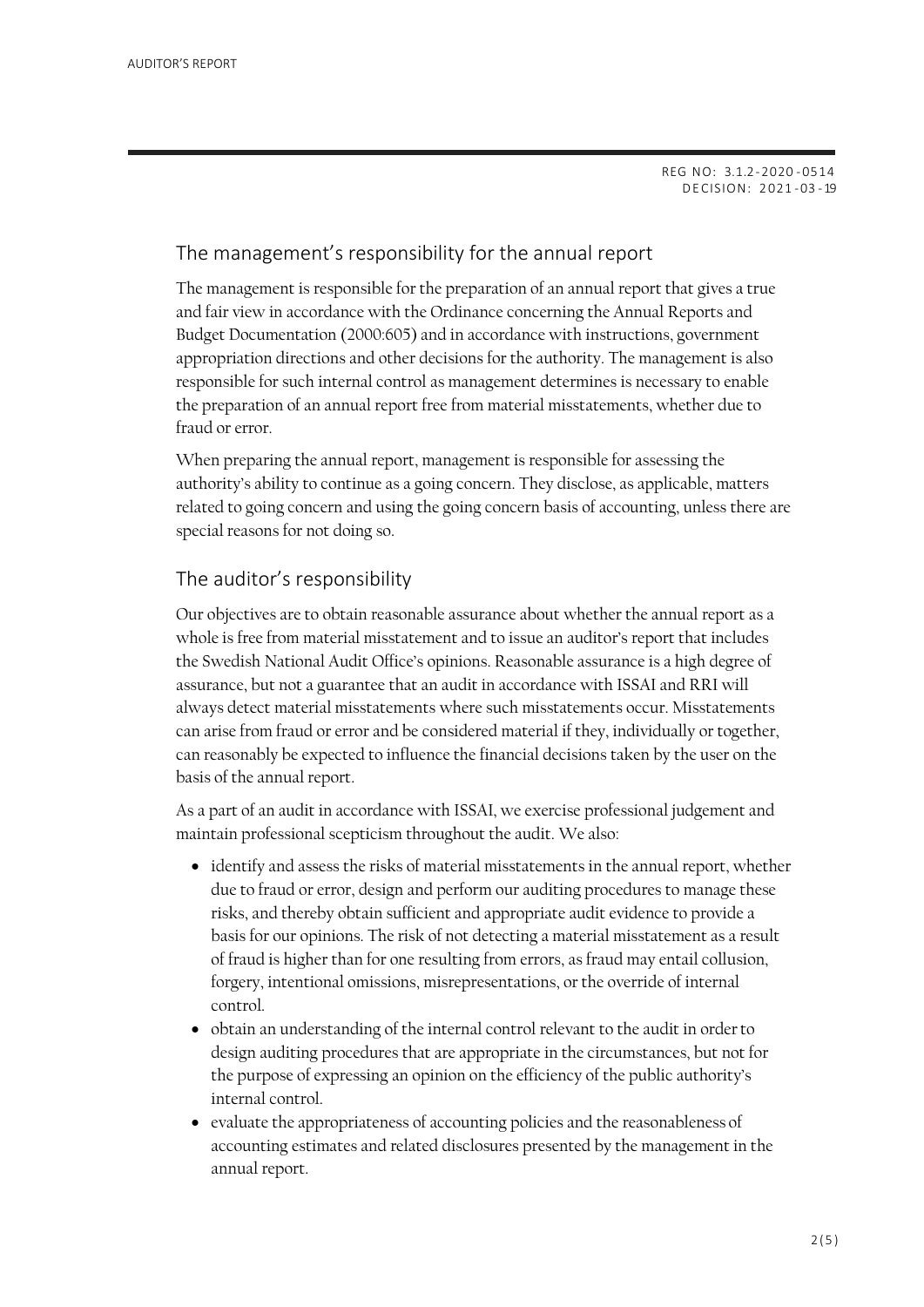REG NO: 3.1 .2 -2 020 -0514 DECISION: 2 021 -03 -19

- draw a conclusion concerning the appropriateness of management's use of the going concern basis of accounting when preparing the annual report. We also draw a conclusion, based on the audit evidence obtained, on whether a material uncertainty exists relating to events or conditions that may cast significant doubt on the authority's ability to continue as a going concern. If we conclude that a material uncertainty exists, in our auditor's report we will draw attention to the disclosures in the annual report concerning the material uncertainty and the assessment made or, if adequate disclosure is not made, modify our opinion on the annualreport.
- evaluate the overall presentation, structure, and content of the annualreport, including disclosures, and whether the annual report reasonably represents the underlying transactions and events in a manner that achieves fair presentation.

As part of the review in accordance with RRI, we also plan and conduct the audit to:

- for significant information of a financial or non-financial nature, provided as part of the performance report, obtain sufficient and appropriate audit evidence that such information has been provided in a consistent way to support the overall fair presentation of the activities according to regulations.
- for other information, not directly connected to the financial parts of the report, ascertain its consistency with the other parts of the annual report and that it is free from material misstatements, based on our knowledge of the public authority.

We communicate with management regarding, among other matters, the planned scope and timing of the audit and significant audit findings, including any significant deficiencies in internal control that we identify during our audit.

# Report on other legal and regulatory requirements

The management's compliance with applicable regulations for the use of grants and revenues

#### *Opinion*

In the opinion of the Swedish National Audit Office, based on our audit of the annual report, in all material respects the authority has used the grants and revenues in compliance with the purposes approved by the Riksdag and in accordance with applicable regulations.

#### *Basis for opinion*

We have conducted our audit in accordance with ISSAI and RRI. Our responsibility under those standards is described in more detail under "*The auditor's responsibility*".

The Swedish National Audit Office believes that the audit evidence obtained is sufficient and appropriate to provide a basis for our opinion.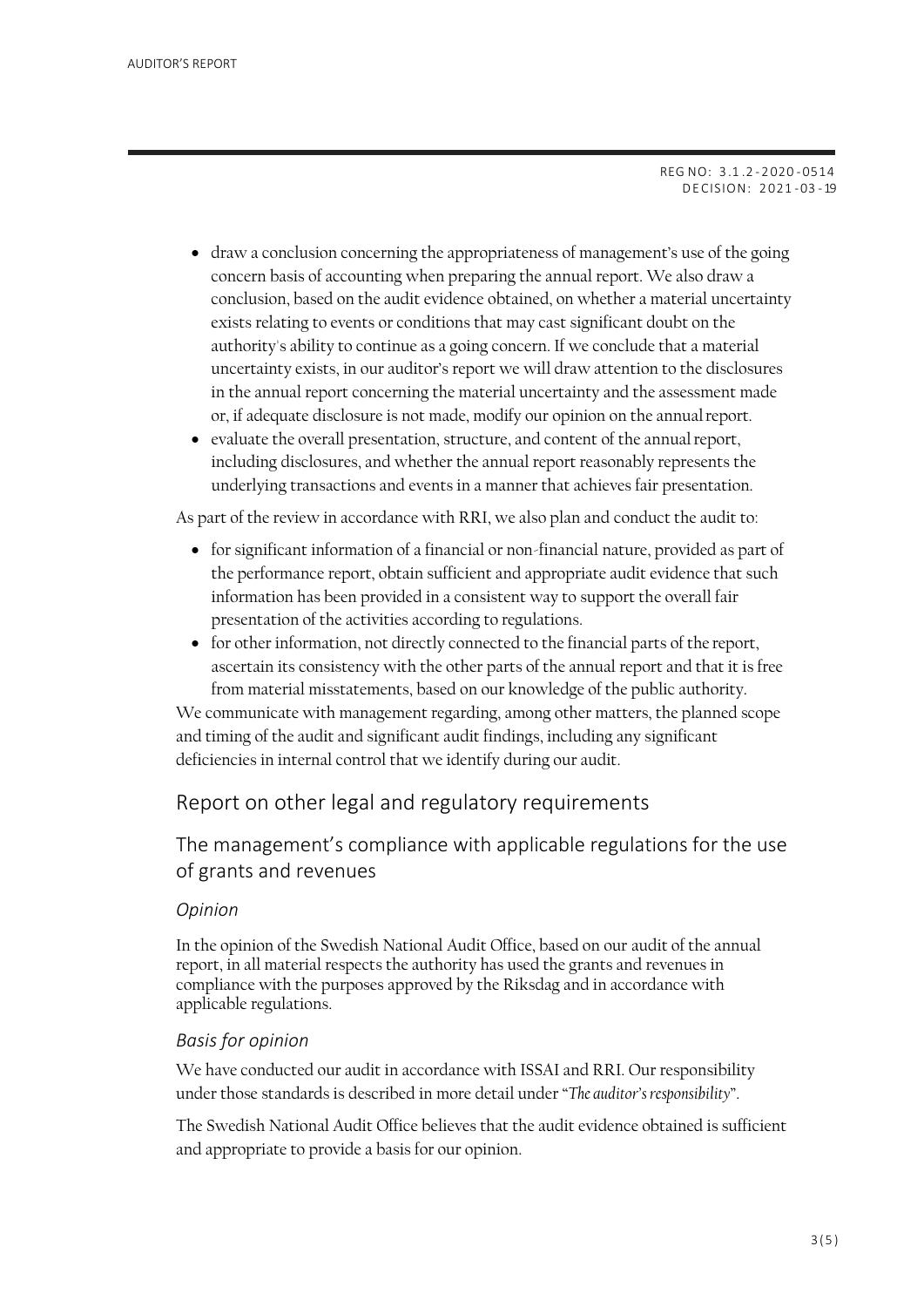RE G NO: 3.1.2–2020 - 0514 DECISION: 2 021 -03 -19

# *The management's responsibility*

The management of the public authority is responsible for ensuring that the use and accounting for grant funds and revenues is in compliance with applicable regulations and according to the financial terms and conditions stated in the appropriation directions and separate government decisions for the public authority.

## *The auditor's responsibility*

Our responsibility is to review the annual report of the public authority in accordance with ISSAI and RRI. Our auditing standards require us to review legal and regulatory compliance and any effects of significant deviations from applicable regulations in the financial parts of the annual report. Our responsibility is also to review whether the management's administration follows applicable regulations and other separate decisions. In addition to the regulatory framework and separate decisions which directly affect accounting, this includes the regulations which refer directly to the use of funds decidedby the Riksdag and the Government.  $1$ On the basis of the audit of the annual report, we express an opinion on the public authority's compliance with this regulatory framework.

# The management's assessment of internal control

#### *Opinion*

Based on our audit of the annual report, nothing has emerged to indicate that the management in its assessment of internal control has failed to follow the Ordinance on Internal Control (2007:603).

## *Basis for opinion*

We have conducted our audit in accordance with ISSAI and RRI. Our responsibility under those standards is described in more detail under "*The auditor's responsibility*".

The Swedish National Audit Office believes that the audit evidence obtained is sufficient and appropriate to provide a basis for our opinion.

#### *The management's responsibility*

The management of the authority is responsible for submitting, in compliance with the requirements in the Ordinance concerning Annual Reports and Budget Documentation (2000:605), instructions, appropriation directions and separate decisions for the authority, a statement on the internal control at the authority.

<span id="page-3-0"></span><sup>1</sup>Appropriations ordinance (2011:223), Ordinance on fees and charges (1992:191), Ordinance on loans and guarantees (2011:211), Ordinance on capital provision (2011:210), Ordinance on the transfer of government real estate (1996:1190), Ordinance on the transfer of government movable assets (1996:1191).